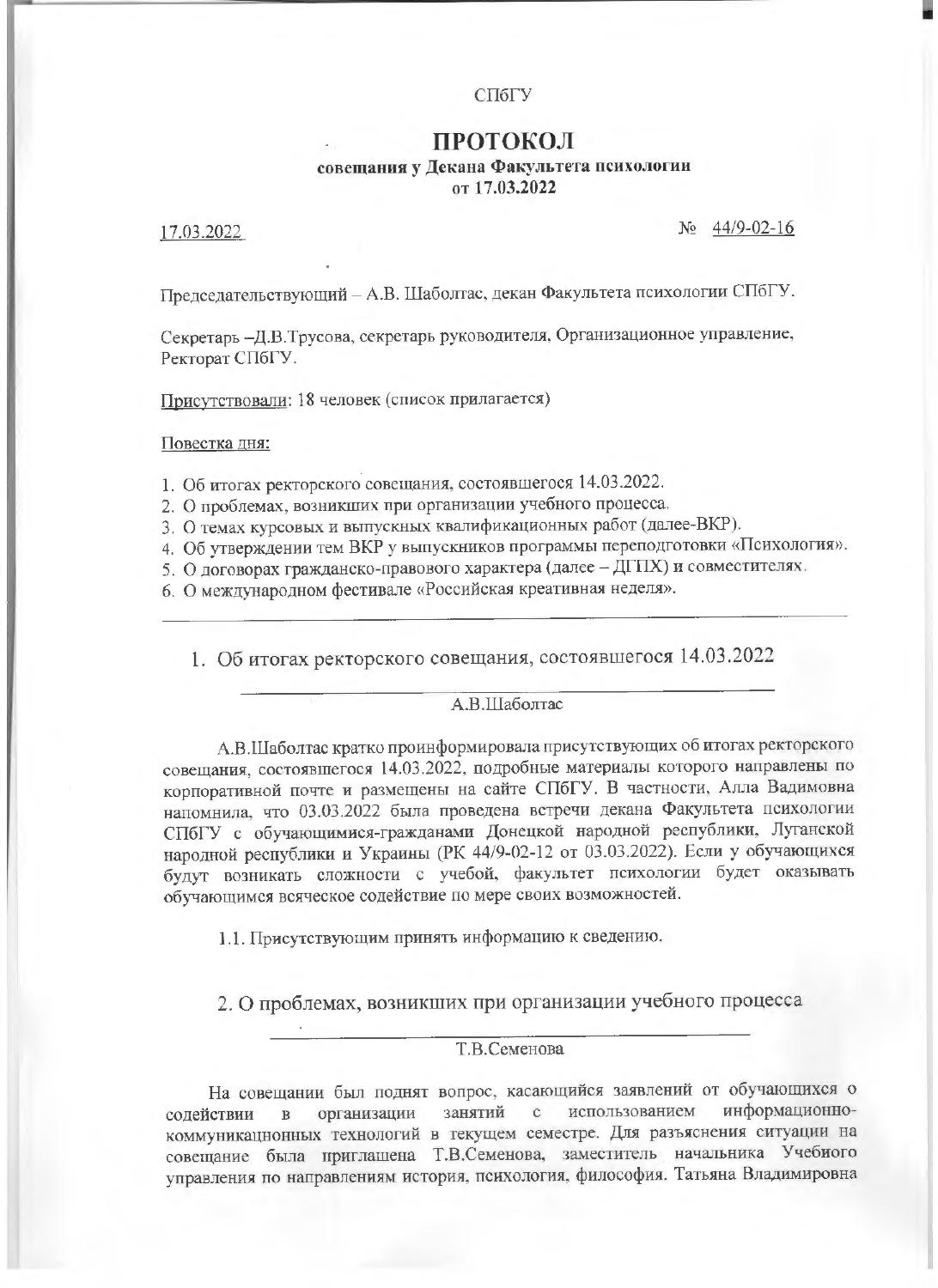уточнила, что заявления принимаются, если имеют под собой основания, в случае отсутствия оснований, обучающимся рекомендуется взять академический отпуск или оформить индивидуальный график.

2.1. Присутствующим принять информацию к сведению.

3. О темах курсовых и выпускных квалификационных работ (далее-ВКР)

### A.B.IIIаболтас

А.В.Шаболтас проинформировала участников совещания о том, что до 31.03.2022 всем обучающимся необходимо подать заявления с темами курсовых работ и фамилиями научных руководителей. В связи с этим, для уточнения тематики и руководства, необходимо до 31.03.2022 провести утверждение тем на заседаниях кафедр.

3.1. Присутствующим принять информацию к сведению.

# 4. Об утверждении тем ВКР у выпускников программы переподготовки «Психология»

#### А.В.Шаболтас

А.В.Шаболтас сообщила о том, что до 01.04.2022 обучающимся по программе переподготовки «Психология» необходимо нодать утвержденные на кафедрах темы ВКР Е.А.Борисовой, в отдел дополнительных образовательных программ.

4.1. Присутствующим принять информацию к сведению.

# 5. О договорах гражданско-правового характера (далее - ДГПХ) и совместителях

### А.В.Шаболтас

А.В.Шаболтас сообщила участникам совещания о том, что прошлогодняя кадровая база находится в рабочем состоянии, то есть в реестре есть информация о сотрудниках, задействованных ранее в качестве совместителей или по ДГПХ. По этой причине, в первую очередь необходимо подавать информацию по тем коллегам, которые ранее не состояли в трудовых отношениях с СПбГУ.

6.1. Присутствующим принять информацию к сведению.

6. О международном фестивале «Российская креативная неделя»

Е.И.Лебелева

Фестиваль-форум «Российская креативная неделя» - главное федеральное событие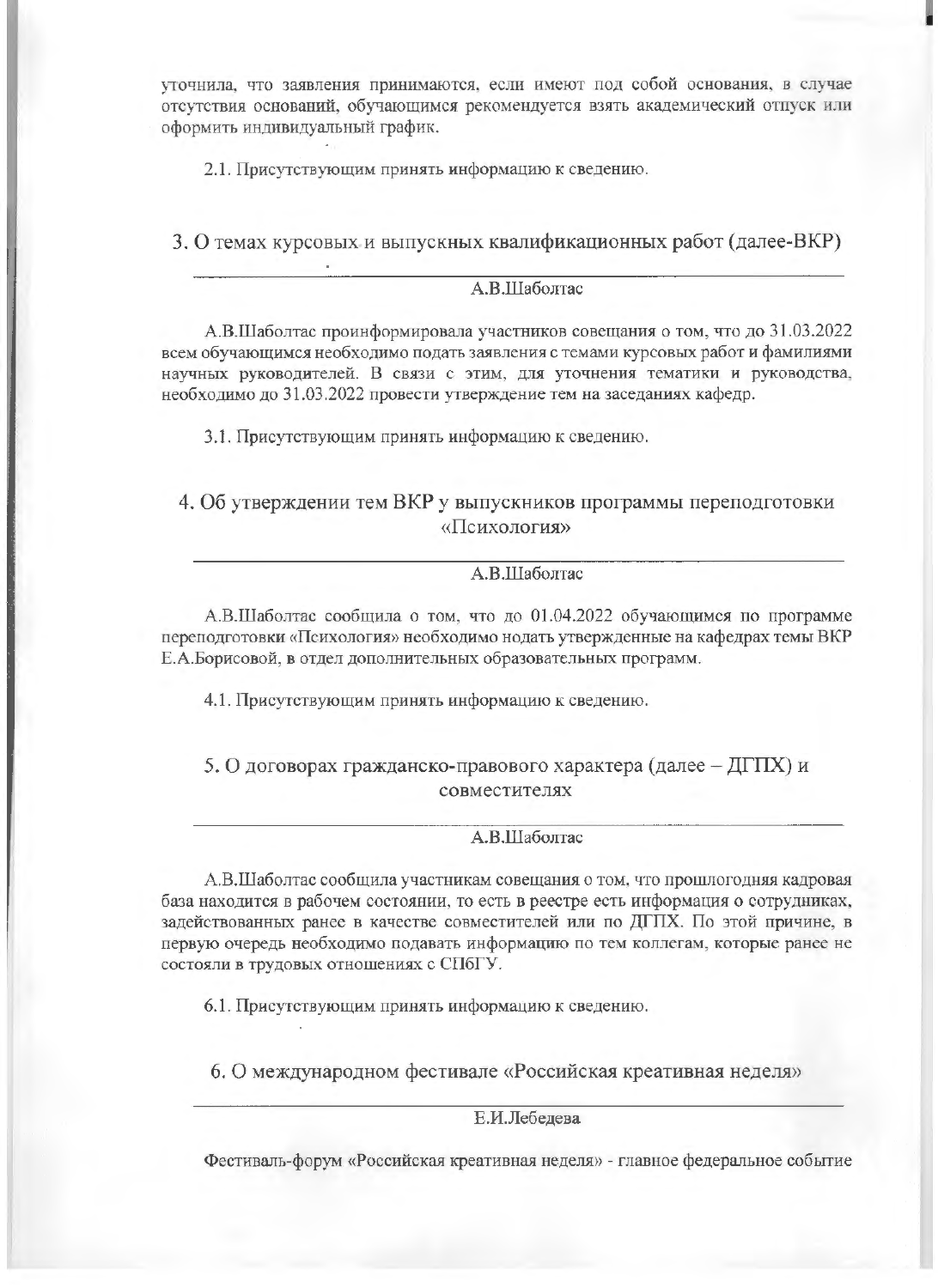в сфере креативных индустрий и уникальное мероприятие для открытого разговора между представителями бизнеса и органов государственной власти, творцами и лидерами мнений. Е.И.Лебедева напомнила участникам совещания, о возможности участия в данном фестивале.

6.1. Присутствующим принять информацию к сведению.

Председательствующий

 $\frac{du}{dt}$ 

А.В.Шаболтас

Секретарь

Д.В.Трусова